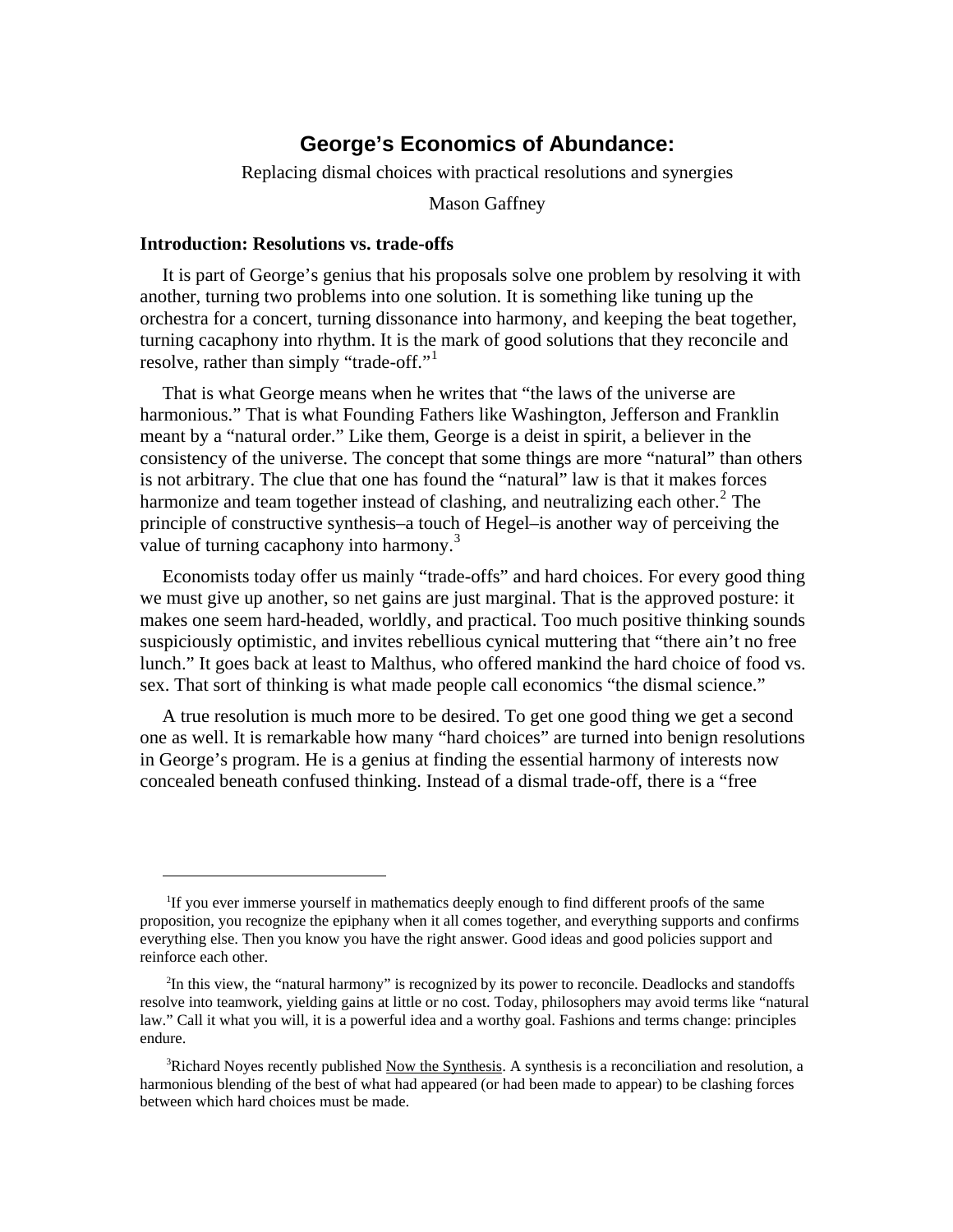lunch," or "synergy": the whole is greater than the sum of its parts. Such grand resolutions, when possible, deserve to be called "true win-win solutions."<sup>[4](#page-1-0)</sup>

The most obvious such true win-win solution is putting the unemployed to work. Recognizing this truth is no monopoly of George: Keynesian economists long insisted that there is no social cost in putting the unemployed to work. It is a measure of the bankruptcy and myopia of many economists today that even those voices are muted, and that obvious gain is denied: working is called a "sacrifice of leisure," just another tradeoff. Unemployment has become "job-searching."[5](#page-1-1) It is more likely a sacrifice of burglary, vandalism, drug-use, jail time, loitering, looting, collecting welfare, and sullen misery. Trading such bad time for the gratification, pride, on-the-job learning, and moral uplift of working is not a trade-off, but a double gain. It is a true "free lunch," if you will.

Many economists today react to such ideas with reflexive disbelief. They put down optimistic claims by calling them "panaceas," too good to be true. TAANSTAAFL $<sup>6</sup>$  $<sup>6</sup>$  $<sup>6</sup>$  is</sup> their slogan; cynicism their preferred posture. However, false pessimism is just as false and damaging as false optimism. A truer slogan is TITSTAAFL: "There Is Too Such a Thing As A Free Lunch." It's rather a question of WIGGI?: "Who Is Going to Get It?". Many dismal alleged trade-offs are just someone's mental blocks that stand athwart the path to abundance, or, worse, ways to control and exploit us. Often, in fact, "we can have it all." Is it too good to be true? Let us itemize the many resolutions of alleged trade-offs and standoffs that George's program will achieve.

Two of George's resolutions are to reconcile efficiency and equity, and to square taxes and incentives. That is a good start, and a compelling vision. What more can a reasonable person ask of economic policy than to resolve these ancient basic standoffs that have confused and divided us, blocked understanding, deadlocked constructive action, and seized up the polity for generations? It is an achievement on a par with resolving Evolution and Creation, except George's program is something we can do something about and put to use. As we proceed, however, we will see sixteen such resolutions in George's program.

# **1. Equity, Efficiency, and Incentives**

### a. Equity and efficiency

 $\overline{a}$ 

George refutes the commonplace idea that we must choose between equity and efficiency. This idea is premised on identifying "equity" with price and rent controls designed to help the poor against the rich; or with counter-incentive progressive income taxation, with its warping, suppressive effects. George rejects both price controls and progressive income taxation, and identifies a different tax policy that brings us both

<span id="page-1-1"></span><span id="page-1-0"></span><sup>4</sup> As commonly used today, "win-win solution" is just a euphemism for a trade-off, in which the loser of a resource "wins" by getting paid. Often it is worse: the "winnings" of one or both parties represent resources stolen from the public domain, while concealing the loss to the public.

<sup>&</sup>lt;sup>5</sup>Before long, some economist will proclaim that sleeping on heating grates is "home-searching."

<span id="page-1-2"></span><sup>6</sup> "There Ain't No Such Thing As A Free Lunch."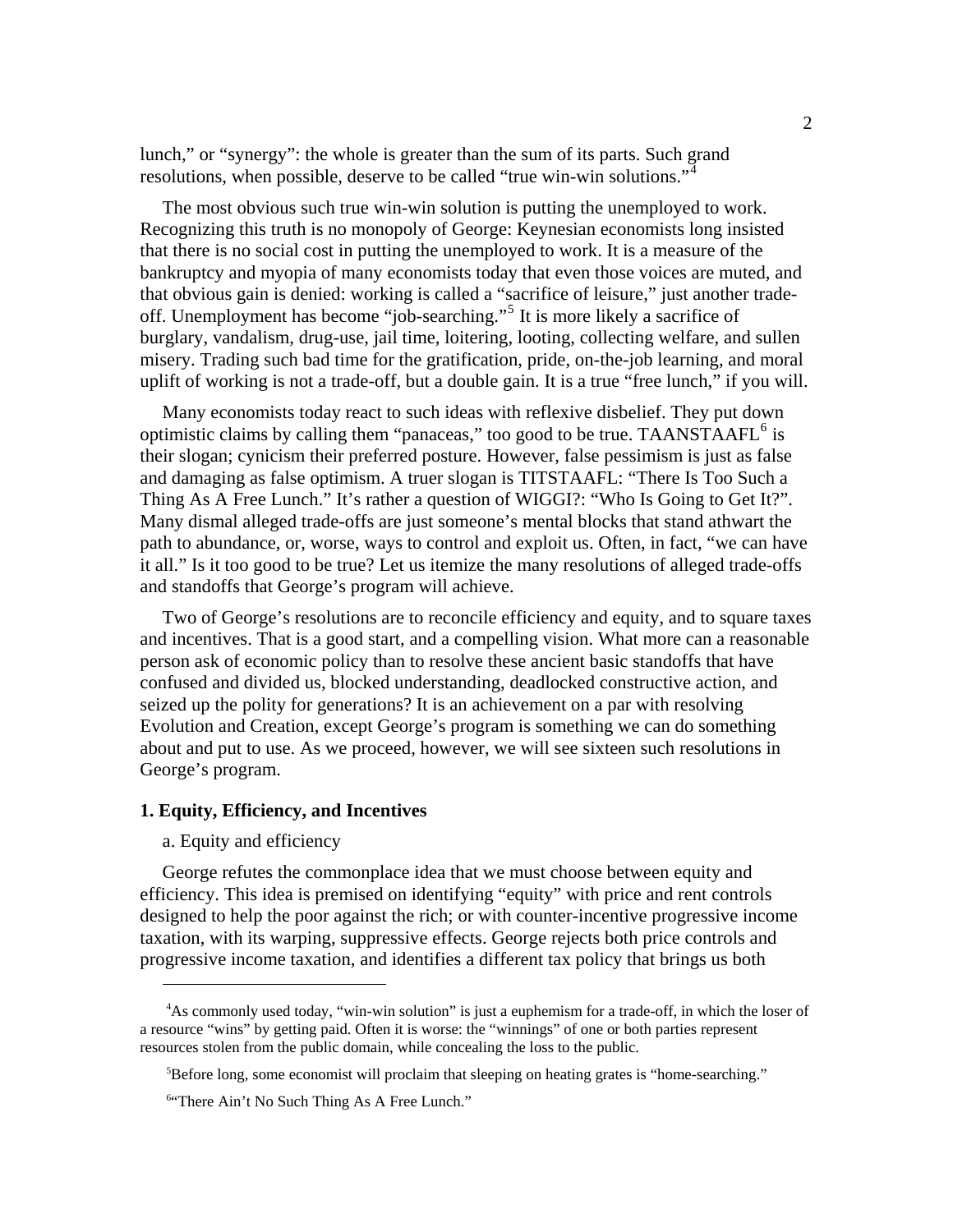equity and efficiency together. He would untax productive activity, and instead base taxes on land, in proportion to its value. This combines the *magic of justice* with the *magic of incentive*.

George's land tax promotes equity toward the landless in at least four ways.

One, it relieves them of taxes, to the extent that landowners pay more;

Two, it makes jobs by removing all tax penalties from hiring workers, and also because the land tax, a fixed charge, spurs landowners to use land to earn cash to pay the taxes;

Three, while jobs are generating new money incomes, new production supplies more goods and services. Those give substance to the money incomes, precluding inflation such as poisoned the springs of Keynesian "fiscal stimulus";

Four, it offers the landless new chances to acquire land themselves, as old owners release surplus lands to the market.

b. Reconciling progressivity and motivation.

 $\overline{a}$ 

A land tax abates concentration of wealth and power without limiting ambition or enterprise. It taxes wealth while sparing both capital and income. It puts no cap on ambition and enterprise, except to redirect those useful traits into creation, production, hiring, and capital formation, and away from the zero-sum game of land-grabbing.

It requires no incentive-warping progressive rate: all land is taxed at the same rate, in proportion to value. The tax achieves progressivity by using the observed reality that wealth rises with income, faster than income; and landholdings rise with wealth, faster than wealth. Otherwise put, the land tax offsets concentration because ownership of wealth is more concentrated than income; and ownership of land is more concentrated than other forms of wealth. As George said, "The great cause of the concentration of wealth is concentration of the ownership of land."<sup>[7](#page-2-0)</sup>

At the state or local level, George's program is the answer to California Governor Pete Wilson' dilemma, and every governor's dilemma: it untaxes and attracts capital, and encourages capital formation, without giving away the store, or untaxing the rich, or starving the schools and police. It raises state revenues from the richest people while attracting business and wealth with the very same stroke. The unique, remarkable quality of a property tax based on land ex buildings is that you may raise the rate with *no fear of driving away business, construction, people, jobs, or capital*! You certainly will not drive away the land, however high the tax rate. Not one square foot will walk out of town. The only bad thing to say about this tax's incentive effects is that it stimulates revitalization, and makes jobs. If some people think that is bad, maybe they are the problem.

So George's simple program not only reconciles efficiency and equity, it squares taxes and incentives.

<span id="page-2-0"></span><sup>&</sup>lt;sup>7</sup>Data in support of these points are found in M. Gaffney, "The Taxable Capacity of Land," bound herein; and in M. Gaffney, "The Property Tax is a Progressive Tax," on reserve.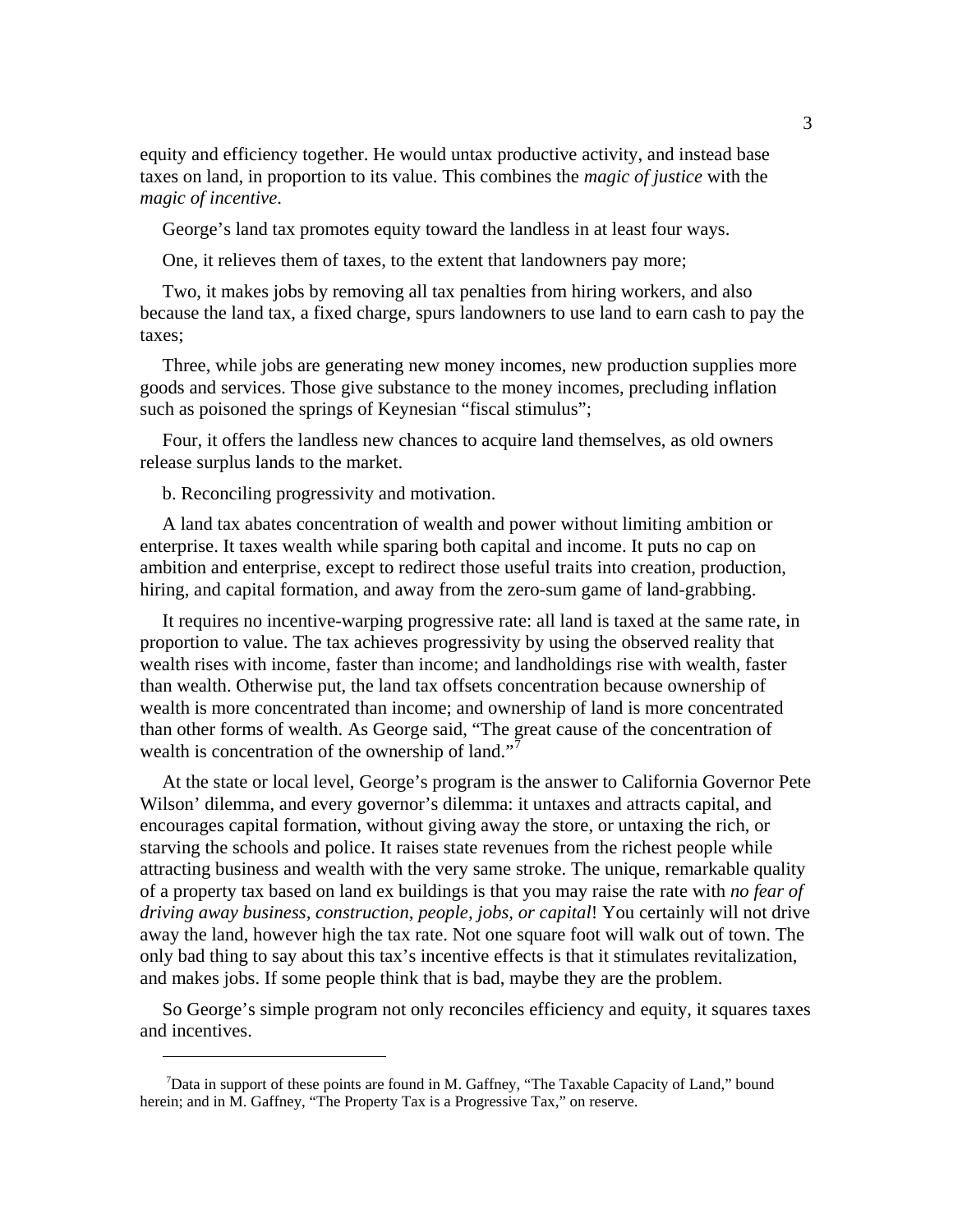# **2. Reconciling demand side and supply side economics**

# a. Aggregate. Consumption and production

George's tax program stimulates both the demand side and the supply side. Here is the gist of why it works where other methods fail. A land tax spurs landowners to use land to earn cash to pay the taxes. A land tax creates pressure on owners to hire and produce more; other taxes create pressures to hire and produce less. That works because it is a fixed charge: it cannot be avoided by underusing land, and it is not increased by using it. It applies leverage to landowners, just as would a fixed debt service. Leverage means that a landowner, by raising gross output 20%, for example, may raise his net income by 100%.

On the demand side, to repeat, it makes jobs by removing tax penalties from hiring workers and creating capital. Second, a land tax creates pressure on owners to hire more; other taxes create pressures to hire less. Third, untaxing capital and its income raises the incentive to invest, answering those who still dispute Say's Law. Fourth, tax revenues are spent locally (whereas rents paid to absentee owners are spent distantly).

The program operates at the same time on supply. Unlike the travesty of supply-side stimulus offered from Washington these last several years, this is supply-side economics with a real kick. It works through tax transformation rather than tax reduction. $8$  This is "true fiscal stimulus." A land tax creates pressure on owners to produce more; other taxes create "fiscal drag," i.e. pressures to produce less. We can raise taxes (if desired), and stimulate supply in the same stroke: there is no hard choice to make between them. The increase of supply gives substance to the rise of demand: there is a flow of new goods to meet the flow of new demand. This precludes inflation, the fatal flaw in Keynesian "fiscal stimulus" (which is all on the demand side).

Georgist fiscal stimulus achieves full employment not only without inflation, but also without deficits. The stimulus works through the motivational effect of the tax on landowners. Unlike other taxes, stimulus rises with the rate of taxation. We may run surpluses and retire debt, pumping capital into the private sector, while still providing fiscal stimulus from government. That rise of land taxes will not lower, but raise the MRORAT (discussed next).

# b. Investing and Saving

 $\overline{a}$ 

Untaxing new investing raises MRORAT (the marginal rate of return after taxes). This is what Keynes called the "marginal efficiency of capital," which he identified as "the inducement to invest." To demand-siders, it is the motor that drives the macro-economy, raises national income via the multiplier effect, and offsets the propensity to save.

Georgist tax policy raises MRORAT in at least three ways. First is the obvious lowering of direct taxes on capital and its income. Second is the lower payroll tax, part of which is borne by investors when they hire workers. Lowering this tax raises returns to

<span id="page-3-0"></span><sup>&</sup>lt;sup>8</sup>The total tax take may be raised or lowered, as a separate issue.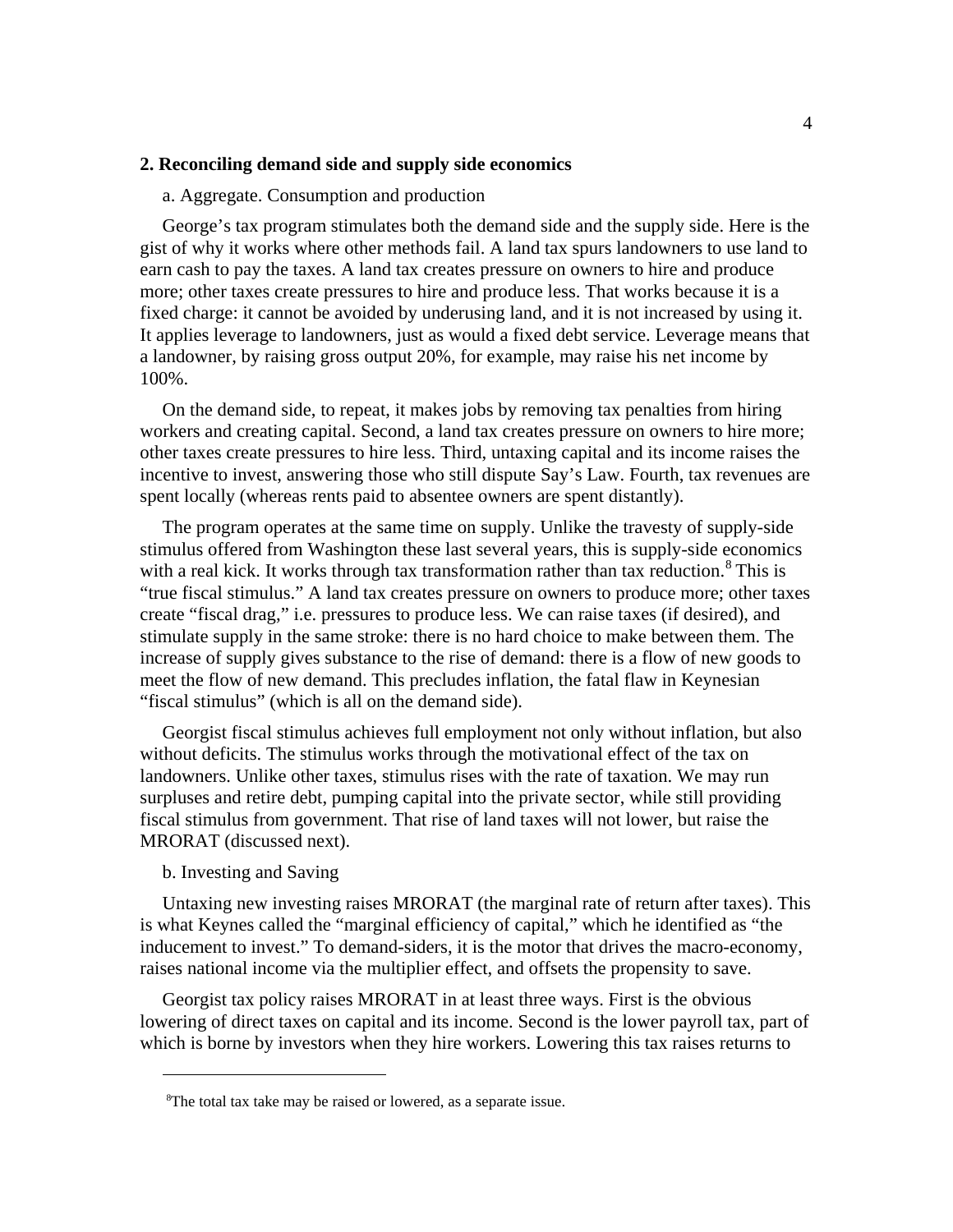investors, especially to those who invest in labor-using operations. Third is the higher pressure on landowners to attract capital and hire labor. A fourth way is cumulative: any policy that has basic stimulative effects raises aggregate demand, which in turn raises investor "animal spirits" in a benign upward spiral.<sup>[9](#page-4-0)</sup>

Untaxing buildings obviously draws in outside capital, which is good locally, but is not capital formation to the whole economy. In Keynesian models, higher income leads to higher saving, and does create new capital. Supply-siders today worry more about raising the rate of saving from any given income. In supply-side models it is more important to increase the rate of saving, without depending entirely on the Keynesian effect, where higher income raises saving. Also, from the nationalist viewpoint, it is better to supply investable funds from domestic savings, to minimize foreign ownership.

Land taxation helps here, too. Land taxation, if heavy enough to count, lowers the investment value of land, through "tax capitalization". There is a diminishing marginal utility of savings to any wealth-holder, meaning the more you have, the less you need more. With land devalued, those needing wealth seek substitute assets to replace land in their portfolios. To acquire those additional assets they must save more, and invest the savings in real new capital, rather than land.

Thus, Georgist taxation meets the proper goals of supply-side economics: raising output, and raising saving. It reconciles supply-side economics with taxation by providing a mode of taxation that stimulates instead of dragging down production and employment. $10$ 

# **3. Micro "structural" reform coupled with macro reform**

 $\overline{a}$ 

A weakness of Keynesian policy is its scorn for structural reform, e.g. combating monopolies and sticky markets. It relies solely on Federal fiscal policy. Its focus is so narrow that even monetary policy, which seems so closely allied in spirit, is regarded as rival rather than complementary. Thus, when inflation pricked the Keynesian bubble, there was little left to offer except the dismal Phillips Curve trade-off.

Georgist policy improves the structure of the economy in at least five ways.

a. It erases the "wedge effect" of indirect taxes, while maintaining tax revenues. This might be called a "True Laffer Curve effect"–what Laffer and Reagan promised in 1980, but Reagan could not deliver. The wedge effect is both warping, and, in the aggregate, anti-incentive.

<span id="page-4-0"></span><sup>&</sup>lt;sup>9</sup>The common Presidential practice of trying to raise spirits by "jawboning" is a recognition of this effect. Jawboning alone is usually transparent and futile, however: there must be substance first; then, jawboning is not even needed.

<span id="page-4-1"></span> $10$ What Georgist policy does not meet are the improper goals of supply-side economics, that is camouflaging unearned incomes as needed stimuli for capital formation and production. Alas, this is how "supply side" has actually been misused in Washington these last several years.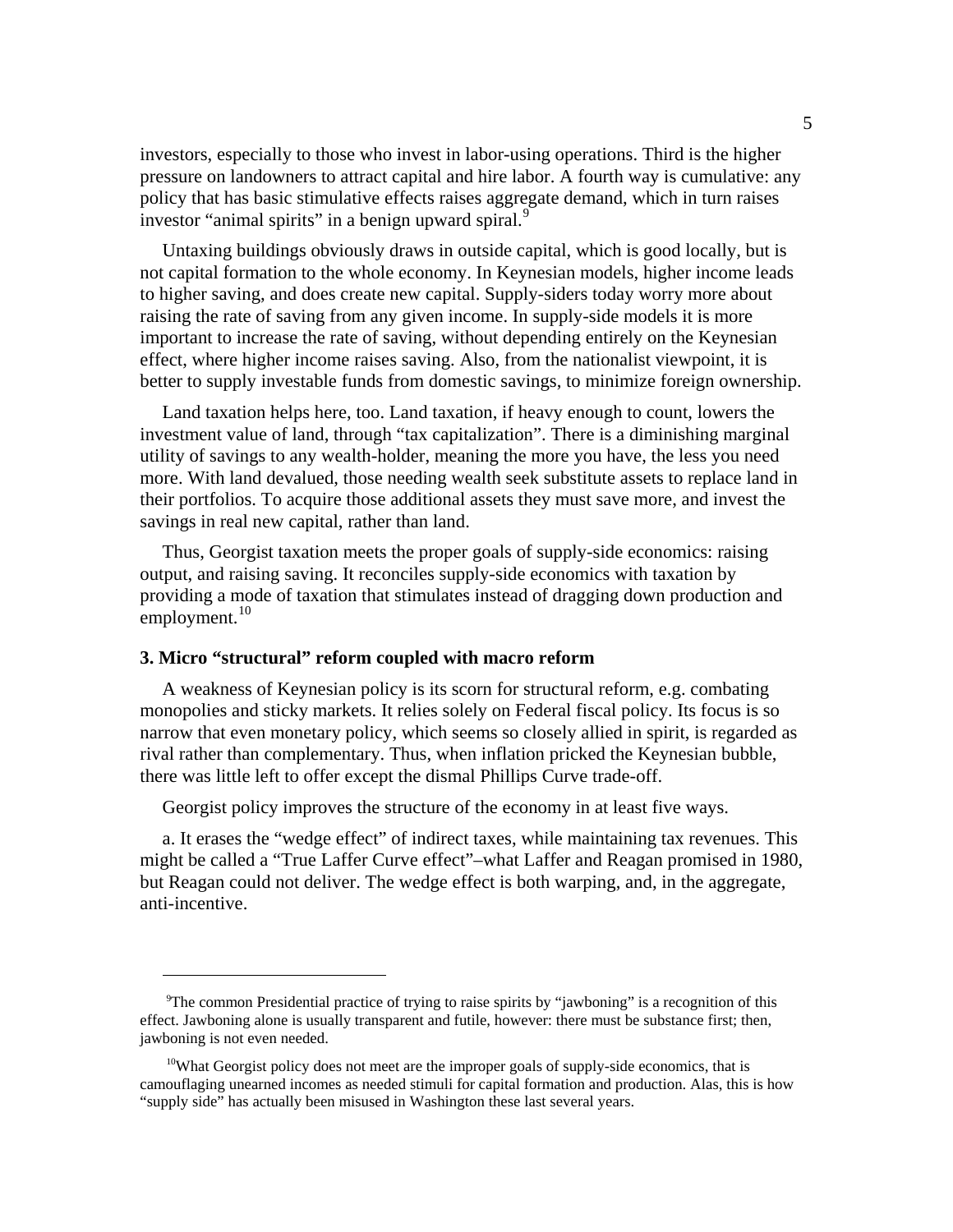b. It actually lubricates the land market in the very process of extracting more tax revenues from it. It is better than "neutral" (lacking in wedge effects). It subjects landowners to a cash drain that is more potent than mere "opportunity cost" in prompting landowners to put land to its "highest and best use," i.e. to allocate it optimally in the manner prescribed by economic theory. The writer has developed this point elsewhere.<sup>[11](#page-5-0)</sup>

c. It combats monopoly restriction of output by making it costlier to withhold land from use. Likewise, it combats monopsonistic exploitation of workers.

d. It unlocks urban land markets that are frozen up by the tendency of firms to buy and hold land for possible future expansion. This is a form of vertical integration which, like all withholding actions, is self-reinforcing and self-validating, hence cumulative in its impact. That is, if A and B are tying up surplus land for their possible future needs, that forces C, D, and E to do the same because they cannot rely on the open market to supply the land when and if needed. *A fortiori*, speculative preemptors who hold key parcels to profit from others attempts to assemble buildable parcels, or to compete in key markets, force others to do likewise in self-defense. The pooling function of the free market is impaired. Conversely, the gains from correcting such market failures are also selfreinforcing and cumulative, providing us with many "free lunches."

e. It makes landownership more available to small business, and new businesses, by lowering the market price of land. It substitutes a deferred annual charge for a high price up front. This has the same effect as extending credit to all market agents on identical terms, thus offsetting the otherwise overpowering bias of credit rationing and discrimination in lending. Large surpluses of land are released to the market as the tax cost of withholding land forces it to be sold.

It should be apparent that each of those effects helps markets work they way competitive theory says they should. Their aggregate effect is overwhelming. Some Georgists have made their case on structural grounds alone. We have seen, however, that these are in addition to the macro effects.

### **4. Local, state, and national applications**

 $\overline{a}$ 

Georgist policy can be applied at any level: local, state, or national. To some extent it is even applied at a world level, through the U.N., with its concept of "common heritage" applied to oceanic resources of the deep seabeds.

Georgist tax policy can also be applied at any tax rate, low or high. A low rate does a little good; a high rate does a lot of good.

In this Century, strenuous efforts have been made to box the property tax into the local level, where local particularism tends to cap the rate. In England, this policy is identified with the half-brothers, Austen and Neville Chamberlain. Neville was so successful that in 1938 he was forced to face Adolf Hitler without any armed support, with the disaster at Munich. In America the Federal government last taxed land in the Georgist manner

<span id="page-5-0"></span><sup>11&</sup>quot;Land as a distinctive factor of production," bound herein. "Tax reform to release land," on reserve.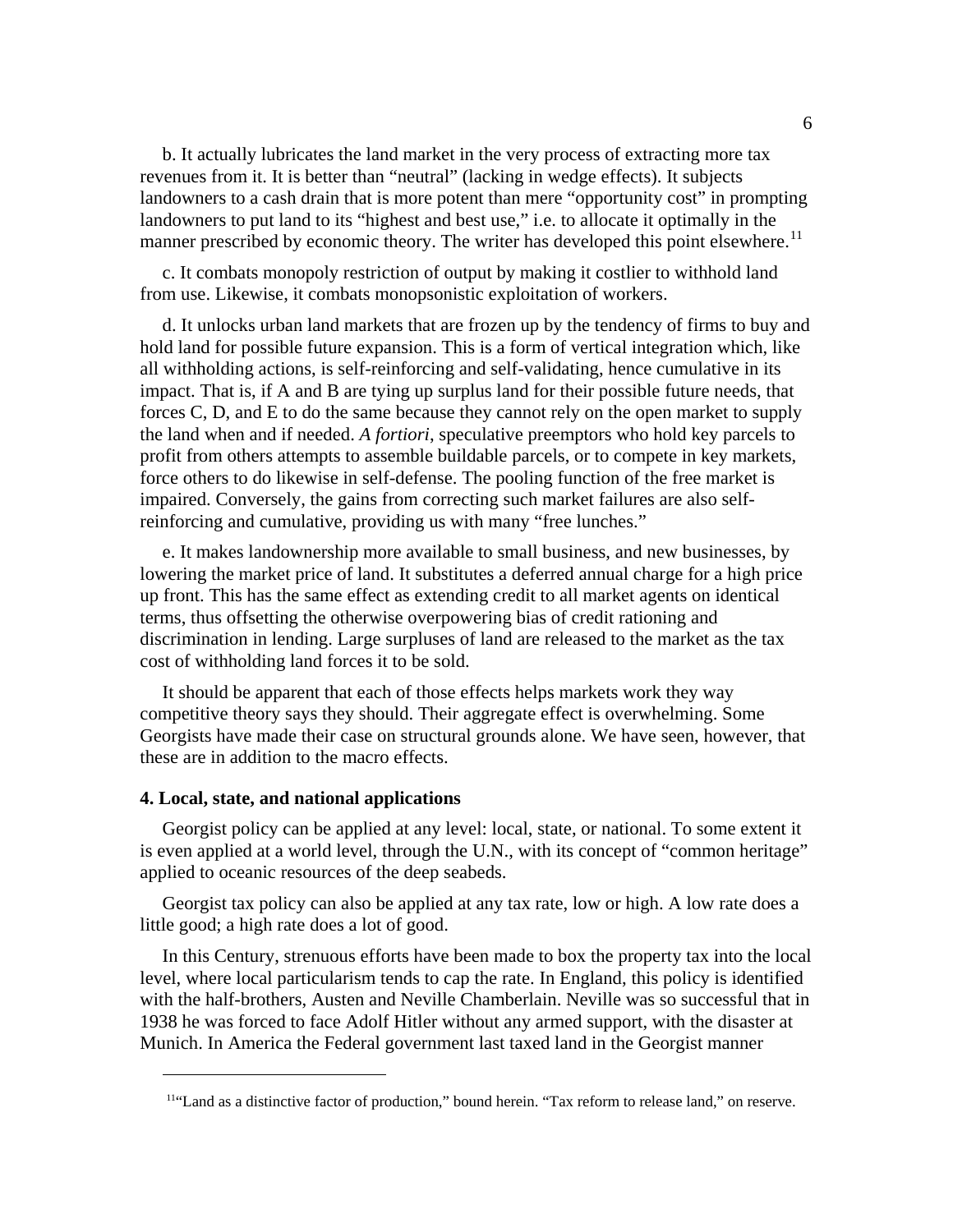during the Civil War. After 1913 it taxed the income from land, but in recent years the income tax has degenerated into a payroll tax primarily. In tandem with the other payroll tax it has become a primary cause of our depressed labor market.

In 1920, about half of all *state* revenues (not counting local) came from state property taxes. These tended to focus on land, rather than capital, much more than now. Both the state and Federal governments could tax land again, any time the voters send that message.

# **5. Relieving labor without burdening capital**

Georgist tax policy would downtax labor without uptaxing capital, and without lowering public revenues. That is possible because the economic world is not dualistic. There is a third factor, land, which George would tax instead.

The taxable capacity of land is surprisingly high. It has been concealed conceptually by many sophisms inherent in modern economic theory, and concealed statistically by rolling land rent into other categories. A good deal of potential rent has also been aborted by the counterproductive tax methods used on buildings and labor. This is a big topic, treated in "The taxable capacity of land," and "How to revive a dying city," bound herein, and "Adequacy of land as a tax base," and "The synergistic city," on reserve.

A great deal of latent rent would be generated by new, full development. It is not just the individual sites that matter here, but the synergistic community effects of active renewal and full, timely development. The positive neighborhood effects of replacing old buildings with new are irresistible and contagious, raising land prices all around. The converse is also true: the negative neighborhood effects of letting old junkers stand without replacement are depressive. Thus, when you take the tax off new buildings, and put it on the land under old tumbledowns, you kick off a general process of revitalization that turns gloom into hope into optimism: optimism that boosts land prices and the land tax base.

New development likes to anchor onto healthy neighborhoods. Richard Hurd, father of urban studies in America, taught us in 1902 that land values are marked by *continuity in space*. It's still so. Fashions and technology change, but principles endure.

Even Heinrich von Thuenen, father of location theory, approached cities in an arid, antiseptic way that left out most of the sperm and egg, enzyme and ferment that today we call urban linkages and synergy. George was a *mensch*, like Holly Whyte or Jane Jacobs, seeing cities in intensely human, interactive terms. George saw cities as foci of communication, cooperation, socialization and exchange, and these as the basis of civilization. He saw cities as the new frontier, an endless series of new frontiers because the city as a whole enjoys increasing returns: the presence of people with good mutual access, associating on equal terms, expedites cooperation and specialization through the market. Multivariate interactions in cities are synergistic. Indeed, while each part–each parcel of land–is developed in the stage of decreasing returns, the composite city is generally in a stage of increasing returns, thanks to synergy: the whole is greater than the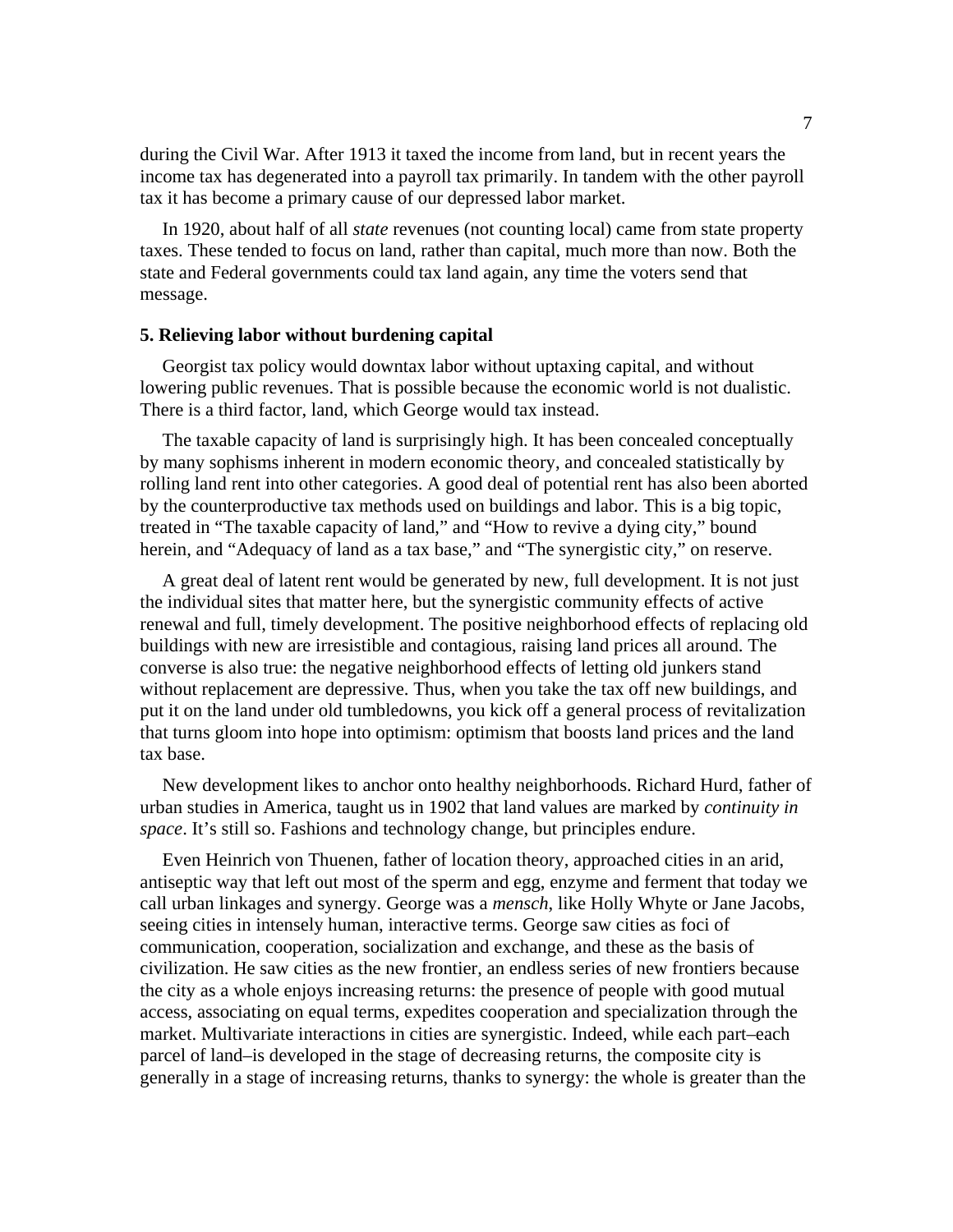sum of its parts, and increases to the whole yield more than the sum of increases to the parts.

Urban blight is cumulative and self-reinforcing: blighted buildings cast a pall on land around them, discourage upkeep and stifle renewal. Whatever slows renewal of one site therefore slows the neighborhood, which reflects back blight to the first, a vicious downward spiral.

Conversely, new buildings help stimulate renewal around them.<sup>[12](#page-7-0)</sup> The rule is that new buildings draw tenants from old and weaken other Defenders so other owners have to renew, too. When they do, where better than next to the newest, hottest building? So renewal is cumulative, just like blight, only upwards in a benign spiral. A benign spiral is a "free lunch," the kind that cynics say "there ain't no such thing as." These matters are treated in the works cited above.

When a city untaxes buildings its land prices, the new tax base, are pushed up. Competition for sites raises the tax base–not buildings, now, but land prices derived from ground rents. Using the higher base the city can improve public services, if needed, but without taxing any building, without scaring away any generators of fiscal surpluses. In this scenario, buildings raise the tax base indirectly, by raising the value of land around them. So do productive people, when their wages are not taxed away.

Land prices are raised just by the expectation of new buildings' being tax free. The mere expectation will *immediately* boost the value of land, even before the new buildings go up.

### **6. Urban renewal without subsidizing evictions**

 $\overline{a}$ 

Georgist tax policy helps renew cities, without subsidizing or administering teardowns and "clearance" of old buildings and neighborhoods. Georgist policy does not speed renewal by penalizing old buildings, but by encouraging new ones. It does not subsidize new ones, it just stops penalizing them. Teardown is never an end in itself; it only comes when incidental to releasing land for new buildings of greater capacity. This matter is covered in "How to renew a dying city," bound herein.

# **7. Contains urban sprawl, improves urban linkages among complementary land uses, without overriding market choices.**

a. Taxing land sharpens market incentives via the leverage effect noted earlier. Thus it makes the land market work better, and follow its natural infilling, centralizing tendency. Curbing urban sprawl does not overrule the land market; it is a byproduct of making the market work better. Richard Hurd, as cited above, noted that land values are marked by continuity in space. That means the market is telling owners to develop land contiguously; to anchor new building to established strength. Sprawl, then, is not market

<span id="page-7-0"></span> $12$ There are exceptions. Some new buildings, especially banks and corporate headquarters, sterilize a block with blank walls. I will not defend that, but the exception is not the rule; the abuse is not the precept.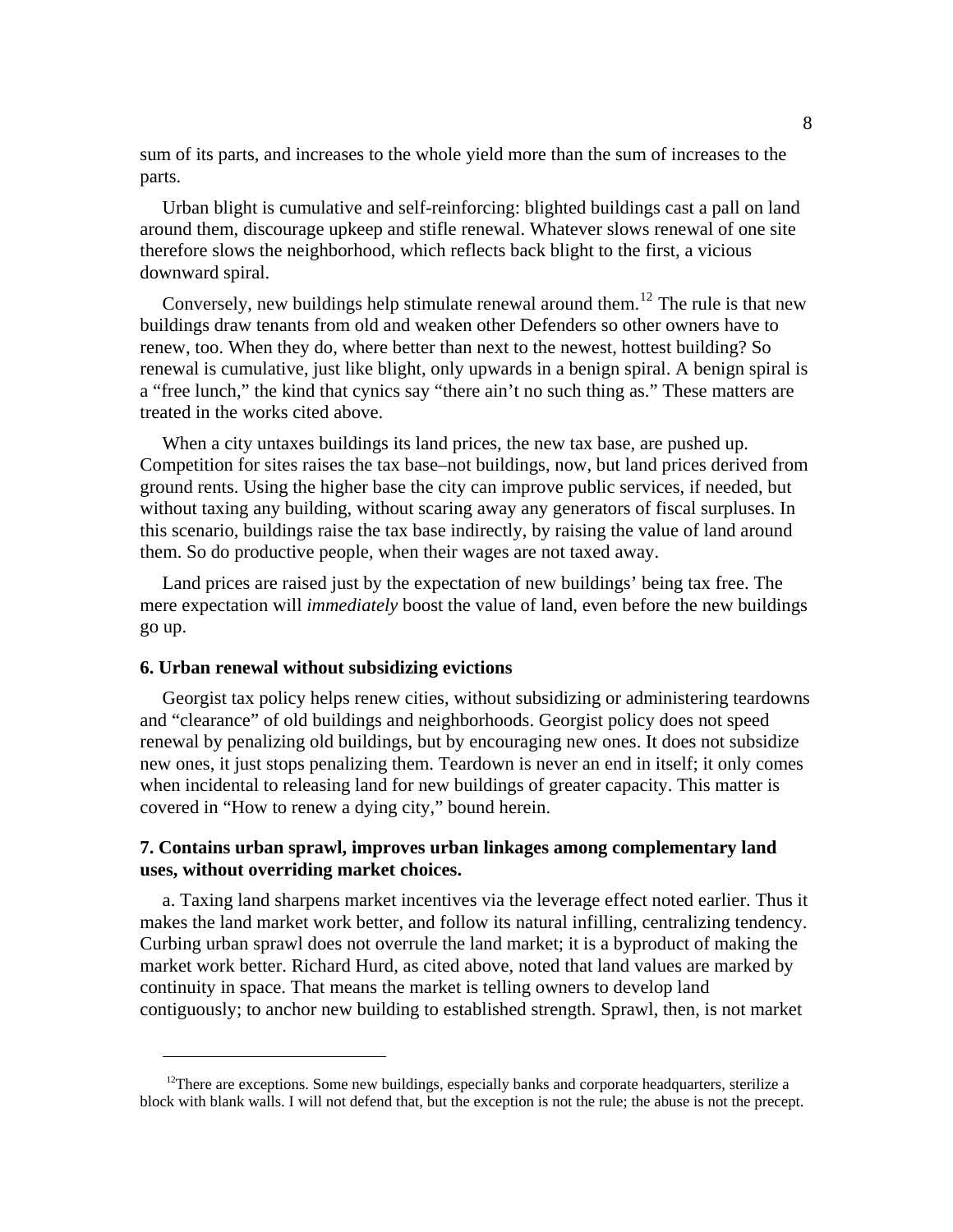driven, but market-defying. It is the product of market failure. Georgist taxation makes the market work better.  $13$ 

b. Fosters resident ownership, civic participation

Riverside, CA built itself a lovely downtown pedestrian mall, back when that was in vogue, and has been sorry ever since. Nothing worked out, retailers deserted, and half the stores are empty. Recently I asked the developer of Tyler Galleria, a success, why he thought downtown failed, and got the answer in two words: "absentee ownership". I should have known, I've preached it for years.

An agricultural adviser in Fresno once told an impressionable boy "The best dressing for soil is the owner's shadow, applied daily". In town they say "Who's keeping the store?" Absentees aren't the only negligent owners, nor are they all bad. Torpid owners are the problem and they come in many forms. Basically, to make a city go you want to be rid of owners who see real estate mainly as a cash cow for their retirement, and replace them with owners who see it as a vehicle for their enterprise, who "apply their shadows" daily. Those shadows will also follow them into local civic clubs, and enterprising downtown and neighborhood associations for making joint improvements.

### **8. Reconciles common rights to land with private tenure**

Georgist policy harmonizes collectivism and individalism; government and the market; common rights and private tenure. It has been called "commons without tragedy," because it lets common-access resources like fisheries and open ranges be closed off, without destroying common rights. The principle is simple and basic. Common lands, with open access, become overcrowded. Optimal management calls for restricting entry and usage. Entry is limited by issuing licenses (or leases, permits, concessions, possessory interests, etc.). However, instead of giving these away gratis, as is the current practice, they are leased out annually to the highest bidder. Thus, those excluded are compensated, while those included get only what they pay for.

As to land already in private tenure, taxation asserts common rights to the income of that land, without impairing private tenure rights. Indeed, private tenure is strengthened when the owner can truly say "This is my land, I pay the taxes on it." Squatters, trespassers, and vandals may be evicted with a clear conscience: their common rights have been protected otherwise, through the tax system. Thus, the policy reconciles common rights and heavy taxation with the free market and strong private tenure rights.

In addition, taking tax revenues from land lets capital and labor go untaxed. Private property in labor–the basic right of a person to himself, as posited by John Locke–and private property in capital, the right of a person to the full value of what he saves, are strengthened.

 $\overline{a}$ 

<span id="page-8-0"></span><sup>&</sup>lt;sup>13</sup>This theme is developed in "Land planning and the property tax," bound herein.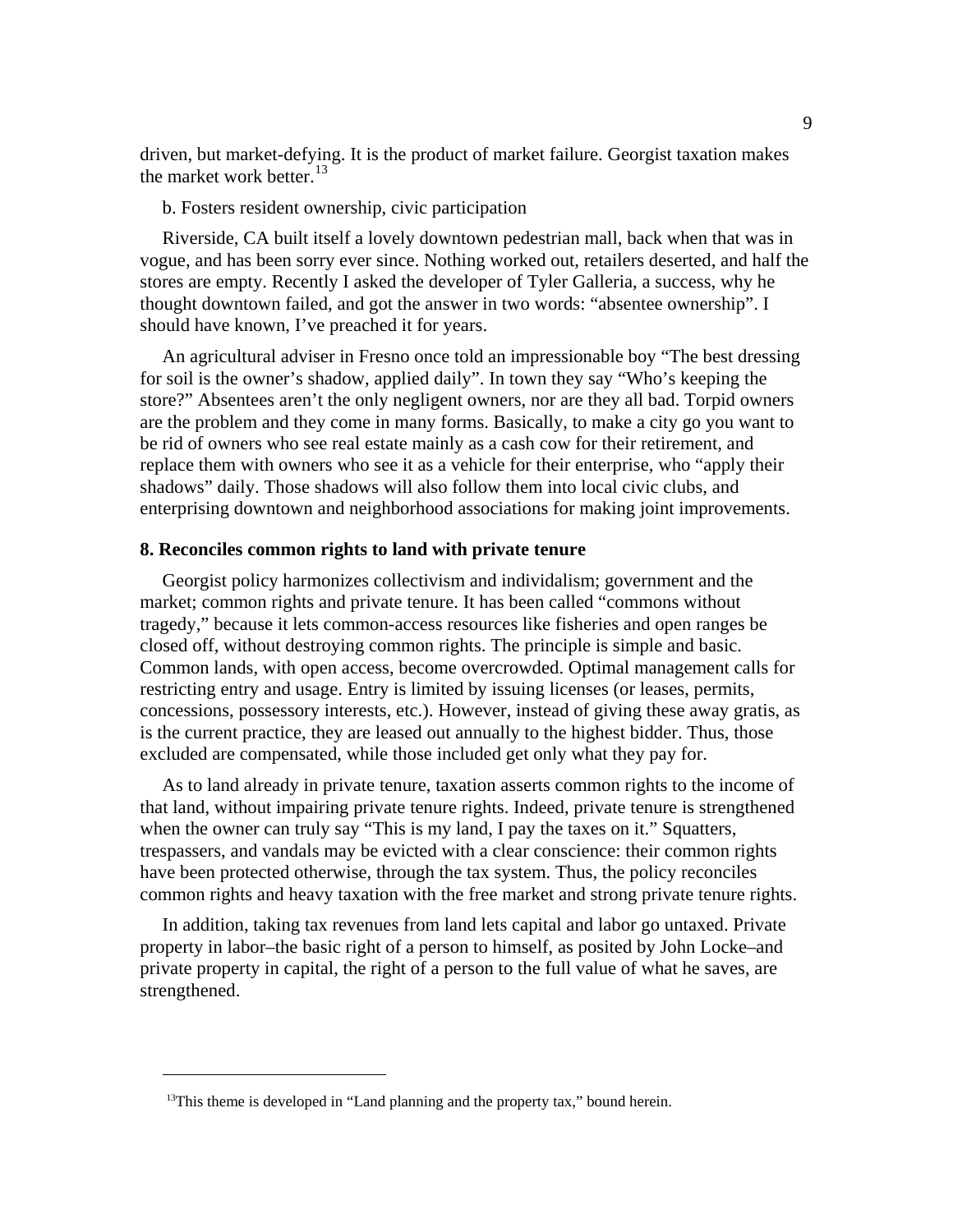# **9. Paying the debt while also making jobs**

President Clinton has adopted a policy based on the premise that Keynesian "fiscal stimulus" is really "crowding out," so paying the debt can stimulate the private sector via "reverse crowding-out." The problem here is that it is based entirely on pushing more investable funds into the private sector, with nothing to raise the demand for those funds.

Georgist taxation lets the debt be paid, while at the same time raising investing opportunities in the private sector, as shown above.

### **10. Making labor cheaper to hire without lowering wage rates**

Georgist policy removes the many big tax wedges between worker and employer, and employer and customer, and worker and consumable goods. Thus labor can cost the employer less, while the worker gets more disposable income after-tax. Many economists inveigh against the minimum wage, claiming it overprices labor. It is a matter of suspicion that they are then silent on the deadly effects of the payroll tax, which affects workers at all levels. Sales taxes, too, cut into real wages, yet many of these same economists would raise sales taxes and introduce VAT. President and Mrs. Clinton now speak seriously of raising payroll taxes even more, to finance the new health plan.

There is a high elasticity of demand for labor. This may be observed in farming, for example, where landowners have avoided union wage rates simply by shifting their land from fresh fruits and vegetables to labor-sparing uses like small grains or cotton. Conversely, removing the payroll tax burden will move owners to shift land back into labor-using enterprises.

# **11. Adding people and capital w/o diluting resource base**

Georgist policy lets a region, nation, or the world add population and/or capital without diluting its resource base. It is as though rescuers pulled drowning people into a lifeboat, and their presence made the boat expand instead of sink! Call it "The Accommodating Lifeboat Theorem." It sounds like the Miracle of the Loaves and Fishes, but it is a different kind of miracle: synergy. It comes from the power of enlarging the market, as described by George in his chapter on the effects of increased population, and Adam Smith in his aphorism, "the division of labor is limited by the extent of the market." An indication of it is that bigger cities around the world have more land value per head than small ones, as documented by William Alonso.

We must temper this claim. Bigger cities are often located on better land, so size isn't all that accounts for Alonso's finding. However, more than sheer size, and more than good natural location, is the internal circulation of a city. Georgist policies are essential to financing good circulation, containing sprawl, and inducing private land development complementary to the circulatory system.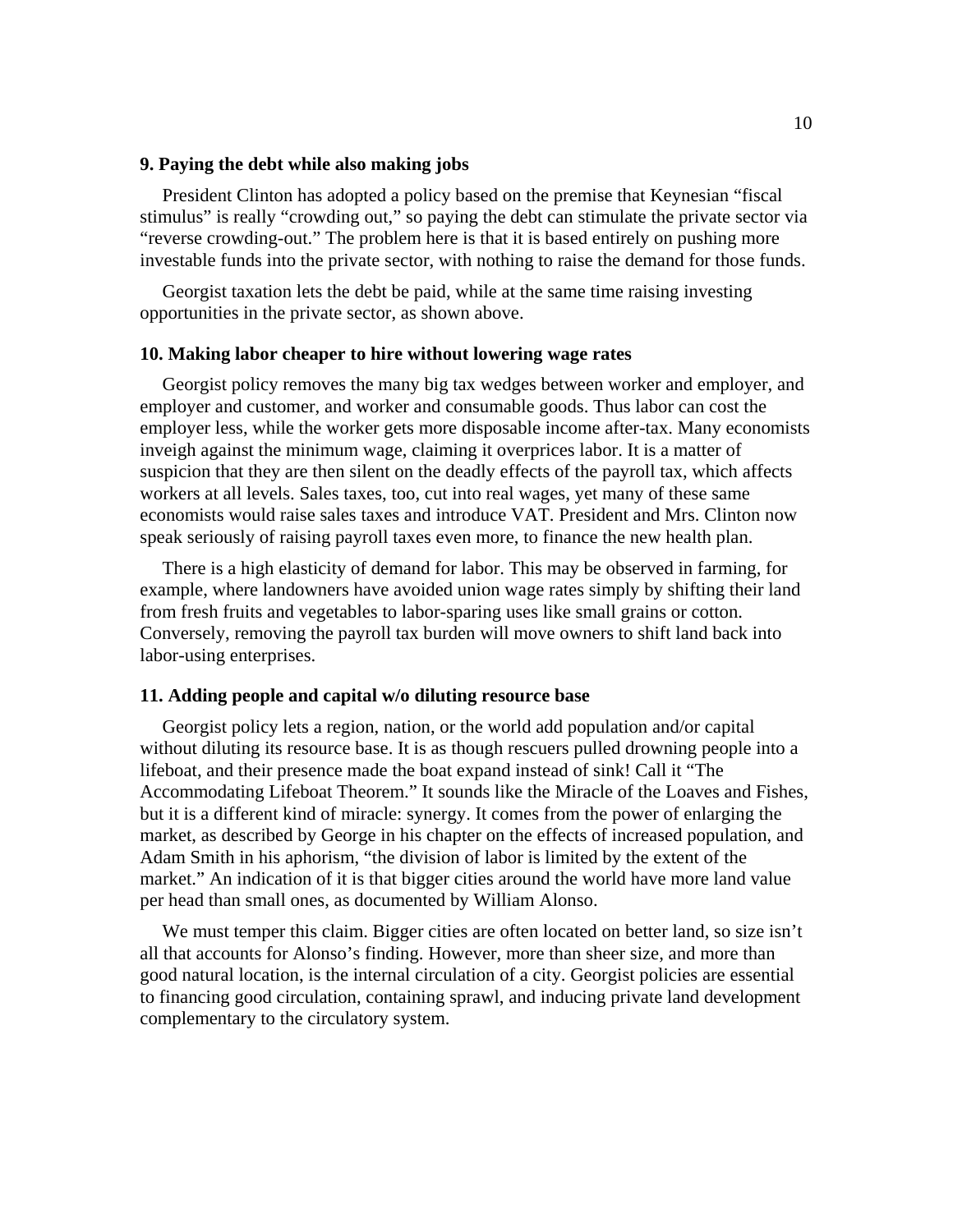# **12. Fostering economy in government in the very process of raising revenue**

Anti-governmentalists often identify any tax policy with public extravagance. Georgist tax policies, on the contrary, help save public funds in at least two general ways.

a. Putting the unemployed to work saves many public costs, like welfare, obviously, crime-fighting, and, ultimately, putting down civil disturbances and insurrections.

b. Putting the unemployed to work also raises demand and, by so doing, helps make plain to all the desirability of unleashing supply. Now, supply in some industries is deliberately held down to support prices. U.S. agriculture is a good example: supply restraints are transparent because they are matters of public law. The U.S.D.A. pays landowners to fallow some 60 million acres each year, to raise food and clothing prices. Under Georgist policy those acres would go to work producing food and paying taxes, both.

c. Georgist policies obviate subeconomic extensions of public works, which now are pushed by the powerful combination of land speculators seeking increments, the jobless seeking work, and the homeless seeking shelter. Georgist policies open up the naturally better land to settlement, thus relieving the pressure to invade flood plains, steep erosive slopes, flammable brushlands, wetlands, and other places that soak up heavy public funds to reach, develop, service, and protect.

At the same time, these policies deflate the "rent-seeking" motivations of land speculators to sue for state and federal aid. Under George's scheme, the unearned increments secured by "rent-seeking" lobbying for public works would be taxed away.

In the longer run it seems reasonable to expect that more genuine productive job opportunities at home would reduce the pressures for military spending, at least those portions which are strictly boondoggling of a make-jobs nature.

# **13. Enhance the environment and conserve resources while making jobs**

Georgist tax policy acts to abort subeconomic extensions of public works, as noted just above. Not only does this save public funds, it protects the environment. Saving public funds and saving wildlands and waters are perfect complements.

"Jobs vs. the environment" is the dismal trade-off offered by confused thinking. A Georgist economy is resource-saving as well as job-making. It saves resources by focusing human activities intensively on the lands that are used, leaving or releasing marginal lands for wildlife, recreation, wetlands, watershed protection, etc.

There was once a tendency for environmentalists to oppose human use of land wherever and whenever they could. Now, most of them are looking at the whole human system. The Sierra Club is supporting urban infilling, seeing that demands that are not met here are bound to pop up there. John Baden, a Pacific Northwest forest economist, sums it up in a few words: timber should be grown on lands that are flat, warm, wet, and near markets. Georgist tax pressure applied to those "Site I" lands will promote exactly that, leaving the steep, arid slopes for scenery, watershed, and recreation.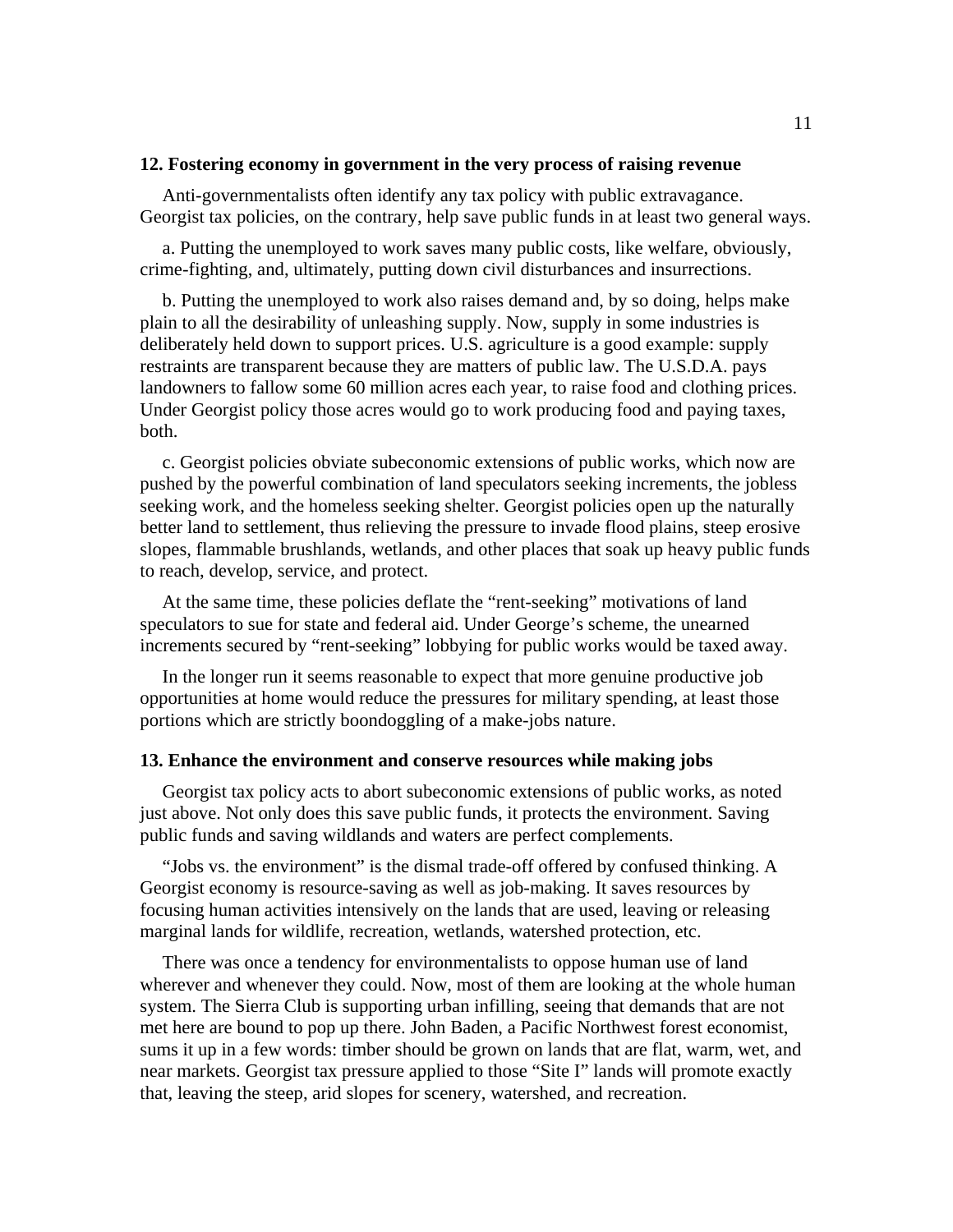#### **Summary**

Dismal trade-offs, deadlocks, and standoffs are just mental blocks and smokescreens. Henry George began with a quest for justice in sharing the rent surplus. He found that justice and efficiency are not at odds, we can have both. This trade-off that many economists expound is a stall, a put-off to enervate and unman us so we won't do anything. It may ease the conscience to think justice must be sacrificed for efficiency, and schools starved and libraries closed to free up incentives, so nothing, really, can ever be done. We all feel compassion by nature but, to survive and stay whole in this world of beggars and bandits, learn to harden our hearts and cork it in. We learn to screen out evidence of suffering and injustice, and rationalize what we cannot deny. This mindset, while understandable, is unaffordable in a period of dangerous national decline, and growing division between haves and have-nots.

What we have shown here is not just that we can have both justice and efficiency, but more, we cannot have either one without the other. If we don't share rents efficiently, in the Georgist manner, social and political pressures will continue to cause inefficient sharing and eventual dissipation.

Economic discourse is afflicted with pessimists who firmly cling to mutually inconsistent positions at the same time, each posing an insoluble problem. Some, for example, believe the world is racing to starvation, and favor limiting demand through birth control, while in another context they deplore "overproduction," or "underconsumption," and favor choking off farm production to keep farmers from losing money. George, of course, would see demand as the answer to supply, and land as the field on which the twain may meet and satisfy each other, leveling them upwards.

Again, some favor cheap power and good roads for rural areas, regardless of cost, and then favor low-density zoning to keep people out. George, of course, would favor infilling to make full use of short interior lines at high capacity, and lower cost per customer.

### **A summary of reconciliations**

Herewith is a summary of reconciliations that Georgist tax policy achieves.

1. Couples equity with efficiency.

2. Couples progressivity with motivation. Abates concentration of wealth and power while widening the scope of productive ambition and enterprise.

3. Makes more jobs without inflation. Raises demand-side and supply-side together, "leveling them upwards."

4. Raises both inducement to invest and inducement to save, at any income level. Also raises saving by raising income level.

5. Couples structural reform and macro reform.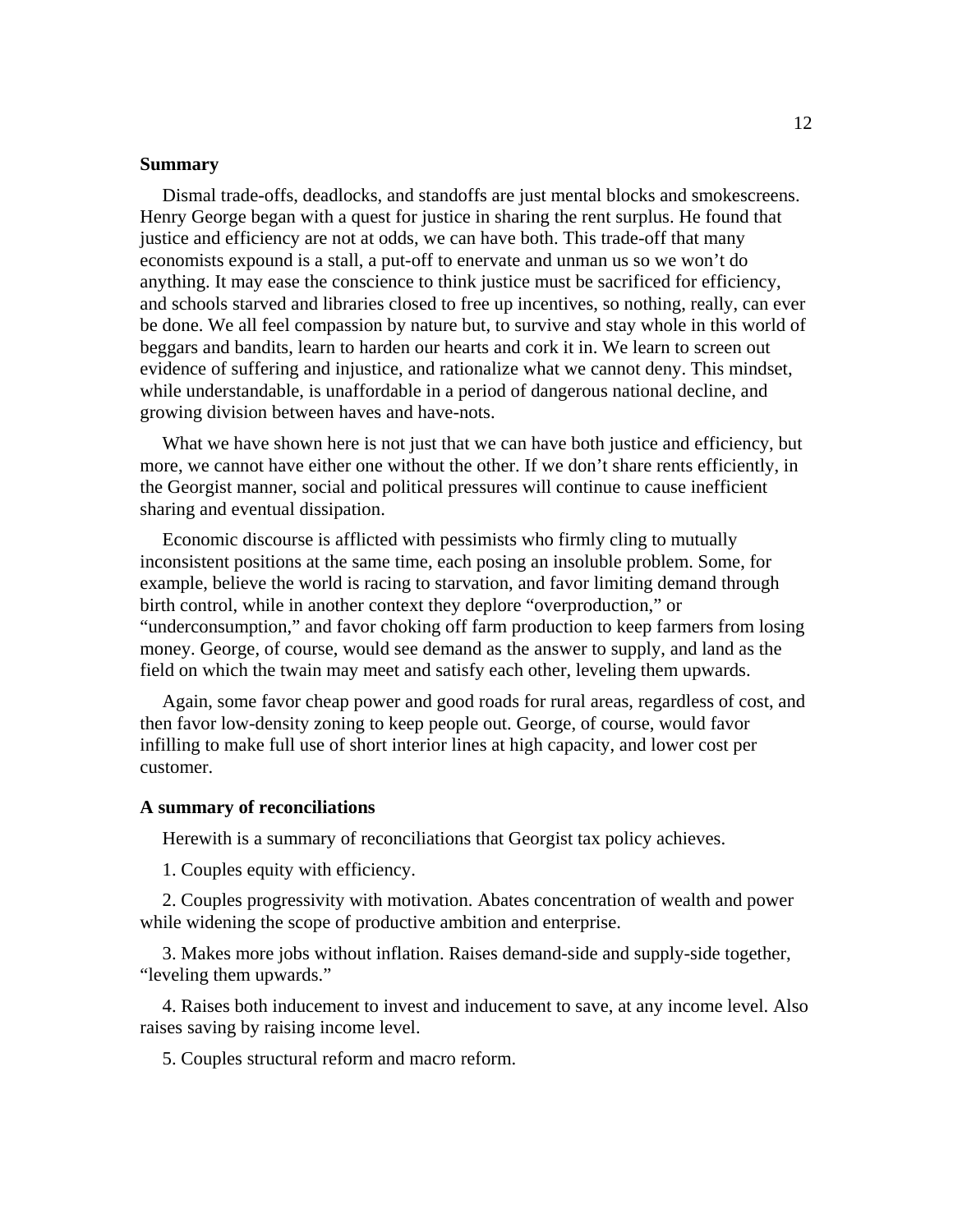6. May be applied at local, state, and national levels, together or jointly, in small degrees or large.

7. Relieves labor of taxation without burdening capital, and vice versa.

8. Renews cities without subsidizing evictions.

9. Contains urban sprawl, infills and coordinates cities without superimposing planning on the market.

10. Fosters resident ownership and civic participation without laws against absentee ownership, or other use of compulsion, but in the very process of lubricating land markets.

11. Asserts common rights to land while strengthening private tenure. Permits of privatizing without giveaway.

12. Allows paying off public debts while fostering full employment through (true) fiscal stimulus.

13. Makes labor cheaper to hire while raising real wage rates (take-home pay, disposable income). Thus makes jobs without lowering wage rates or "making work."

14. Lets regions, nations, and the world add population and capital without diluting their resource bases.

15. Fosters economy in government in the process of raising revenue.

16. Saves the environment in the process of intensifying land use.

17. Smoothes business cycles without depending solely on contra-cyclical fiscal or monetary policy. Stabilizes and secures financial institutions with only minimal regulation.

18. Effects land reform and redistribution abroad and at home, urban as well as rural, without government expense, and without acreage limitations, working through free markets.

19. Equalizes credit ratings for land buyers without any controls over lenders.

# **Epilogue: how the public demonstrates its preference for resolutions over dismal choices**

Preaching hard trade-offs is not popular. Voters see through it as a confession of cluelessness. We hear a lot about voter apathy, but voters have responded positively at various times to candidates with positive resolutions, or apparent ones.

Remember the "Phillips Curve" of the late 1970s? "The public has to grow up and choose," the gurus said with some condescension. It's either inflation or unemployment. Soon the voters came up with a third choice, they retired those unavailing later Keynesians.

Next it was Reagan and Laffer, who said you can have lower tax rates and higher tax revenues, more defense and a lower deficit. Talk about panaceas! This one proved to be a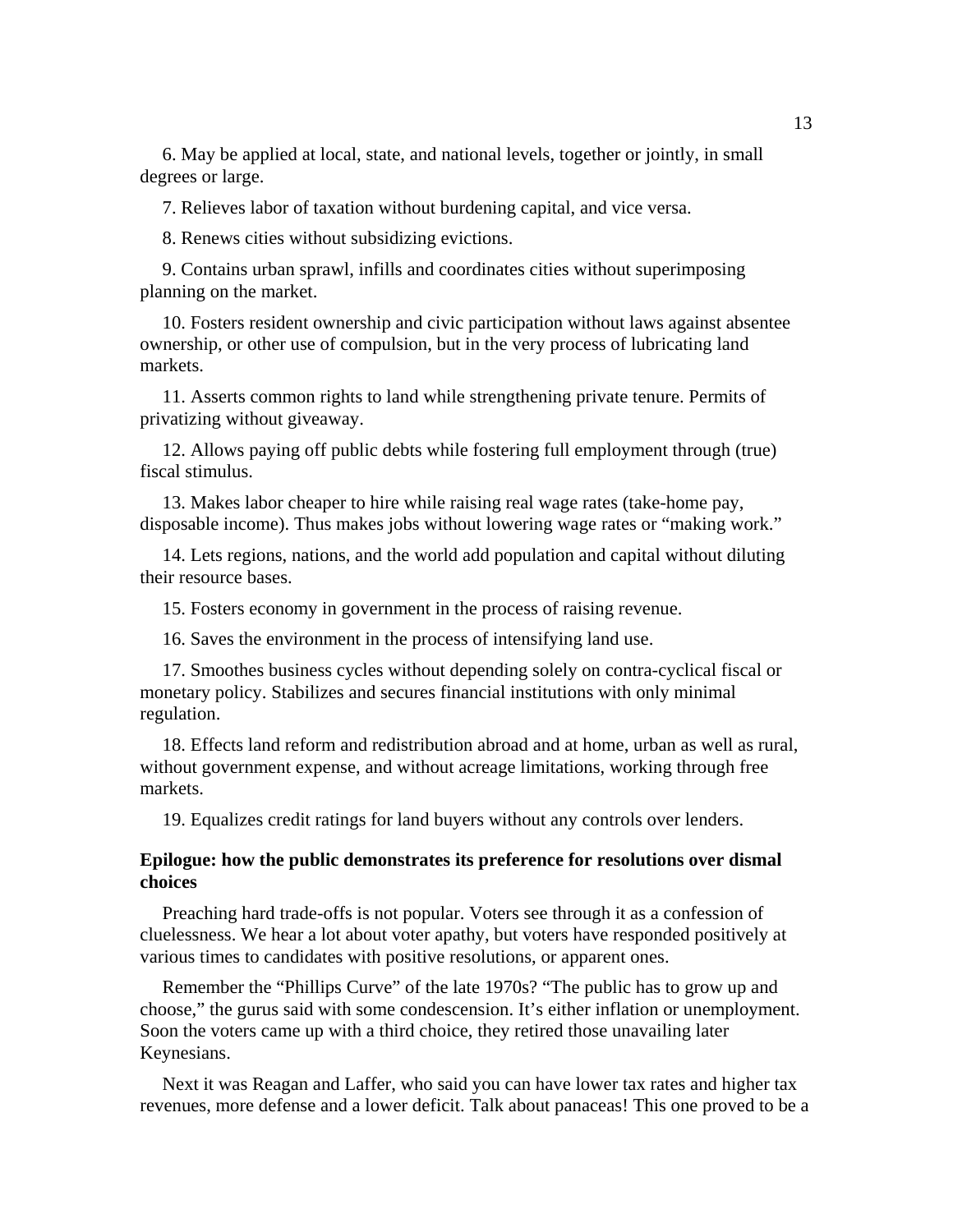fraud, but the voters loved it until they slowly realized the promise couldn't possibly be delivered.

Now it is the privatizers. They have learned to sell the product by soft-pedaling "trade-offs." Instead, they talk about "win-win" solutions, a new euphemism for tradeoffs that camouflages them as resolutions, and hides the sneaky truth that much of the wins come from privatizing public property without compensation. The public will stop falling for it as they finally realize that most of these are really "win-win-lose" solutions, with the public as the loser.

Thirty years ago, it was "demand-side economics" (as it was later called). It was mostly Keynesian "fiscal policy," with some monetary policy, also demand-sided, as its Tweedledum rival. Keynes became popular because orthodox economists, unavailing, had reduced themselves to posing a hard choice. To escape from depression, they said, you must first suffer dismally: cut wages, consume less. It's like a hangover, you must repent of the good times you had in the roaring twenties. The voters rejected that preaching thumpingly.

Keynes had better news. He said you can have it all: raise wages, consume more, enjoy more public services, and in result find people saving more and working more! People who followed his ideas won elections for years. With all its faults and charlatanism, Keynesian economics was at least optimistic and hopeful. It lasted until his successors fell into the dismal trade-off mode of the Phillips Curve.

Before that it was the New Deal panacea: national planning. Before that, at least in the States under Herbert Hoover, it was business "Associationism": cartels, plus peace pacts, red-baiting, debt retirement, the corporate state, two chickens in every pot and a car in every garage, and "prosperity is just around the corner." We know where that led.

Before those panaceas there was Henry George. He, like popular figures after him, was anything but dismal. He, too, said "we can have it all." It made his ideas very popular. We are often told that Georgism never really made it, but that is warped history. It never "took over" lock, stock and barrel, but it won substantial minorities, to whom real concessions were made. His ideas were at their political crest roughly from 1901- 20.[14](#page-13-0) They were incorporated into The Progressive Movement.

Unlike the other panaceas cited, George's never failed. It would be fairer to say it fell to the loss of young leaders in World War I, and the marathon Red Scare that dominated much of the world from 1919 to 1989. The Red Scare energized property defenders everywhere; by confusion, its victims included Georgism. It made Georgists pull in their

 $\overline{a}$ 

<span id="page-13-0"></span> $14$ They were carried towards the top by such well-known figures as David Lloyd George in England, Alexandr Kerensky in Russia, Sun Yat-sen in China, hundreds of local and state, and a few powerful national politicians in both Canada and the U.S.A., Billy Hughes in Australia, Rolland O'Regan in New Zealand, Chaim Weizmann in Palestine, Francisco Madero in Mexico, and many others around the world. In the States, they were an integral part of the Progressive Movement, which for a time dominated both our major parties. In England, Lloyd George's budget speech of 1909 reads in part as though written by Henry George himself; some of Winston Churchill's speeches were written by Georgist ghosts.